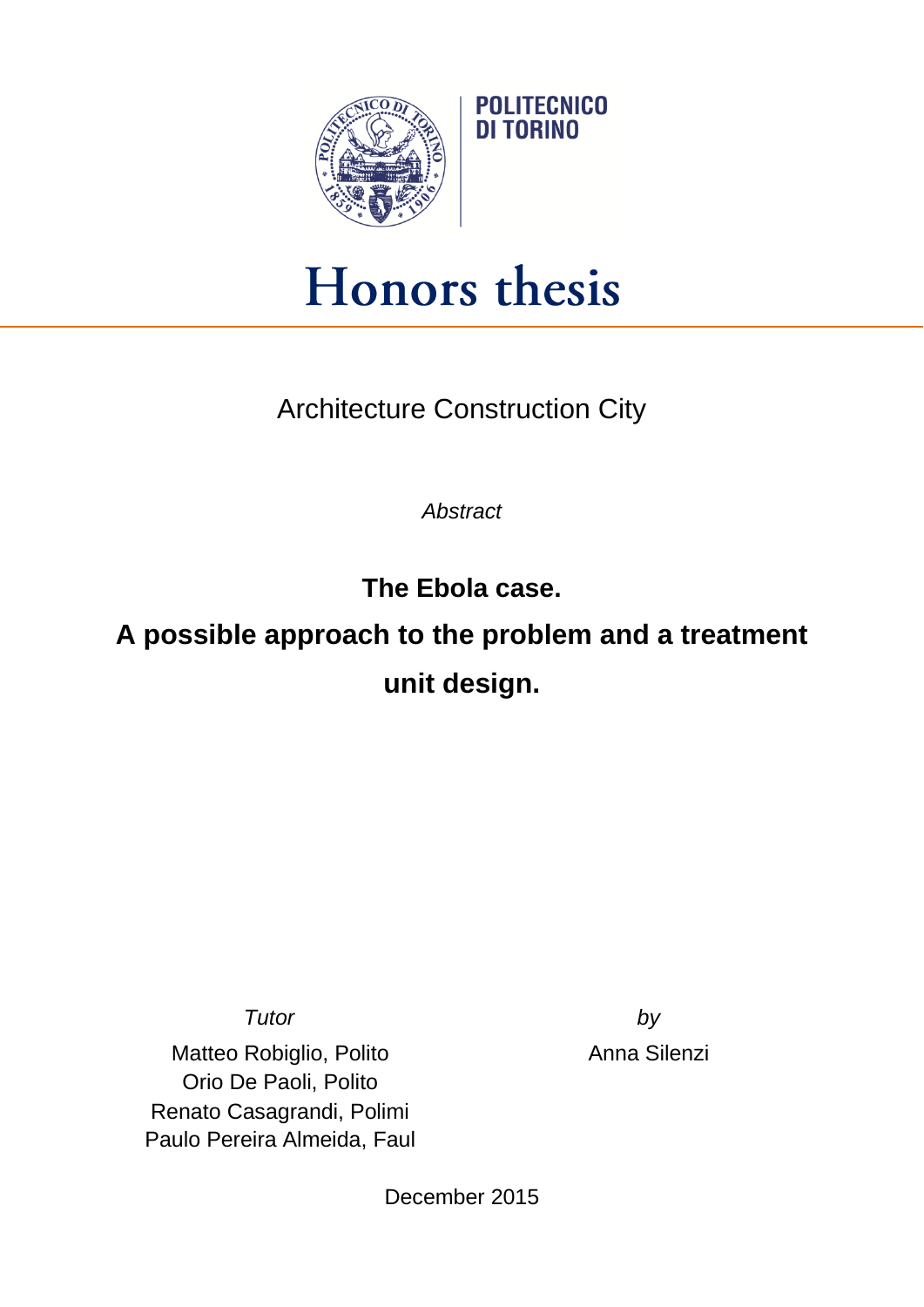Nowadays the world is increasingly globalized. The connections between countries have been developed so fast that everybody has the opportunity to travel and reach anyplace in anytime. Besides positive aspects, this new feature of our society has increased dramatically the large scale spreading of infectious diseases, which, only few years ago, were destined to die out in limited a period and confined areas.

The most sensational example of these new dynamics, was the Ebola outbreak in 2014, since it was a potential risk to the overseas nations. From 1976 until 2014, Ebola's outbreaks have been several. Nevertheless they occurred always in confined areas of the African rainforest (which typically host reservoir of the virus) and extinguished by itself. In fact, the contagion takes place only through direct contact with body fluids of infected people.

The outbreak in 2014 was huge because once the virus reached the suburbs of capital cities of Guinea, Sierra Leone and Liberia its spreading went rapidly out of control. For the first time the world had to deal with a medical emergency, in which specific field hospitals were required to treat infectious diseases in countries characterized by a tropical climate and whose infrastructures were damaged or absent.

In this case, the response to the emergency was rather generic: the treatment centers were formed by units used for housing emergencies due to natural disasters or wars which were not adequate to face Ebola outbreak. In fact medical staff could not take care of patients in a correct way and eventually some infections occurred within the fields themselves.

The project developed derive from the publication of a call for candidature by the International Union of Architects - Public Health Group. The goal is to face the health emergency, in case of new waves of Ebola epidemic, throughout a peculiar system that will ensure both adequate psycho-physical condition to patients and physicians and will aim to stop the epidemic promptly, before it reaches the outskirts of urban centers.

The research has concerned several areas: climate and transportation's analysis of the affected countries, the study of the disease's development in history and an epidemiological analysis of the current response to the emergency.

All the information collected during this preliminary phase has been translated in the project using a needs-requirements system. Thanks to the research, several needs, concerning different areas of interest, have been highlighted. More in detail the attention has been focused on medical, climate, size, comfort, transportation, installation, accessibility, security, functionality, reusability needs. Afterwards they have been related to specific project requirements, in order to ensure the achievement of the objective in charge. The result is a synthesis of the solutions found out for solving the requirements and the suggestions belonged to an irrational component, which is typical of a designer process.

The project outcome is a new configuration of a minimum treatment center, expandable, and composed by modular tents. Each tent is easily transportable in pick-up, the more effective means of transport to reach villages. The tent is pneumatic in order to make easier and to speed up the assembly and it is supported centrally by a metal cylinder that houses all the facilities required for the each medical operation. The floor is also pneumatic, covered with aluminum plates, adapted from a technology used in the marine field. Each tent can accommodate 10 patients in beds which are divided by separators, to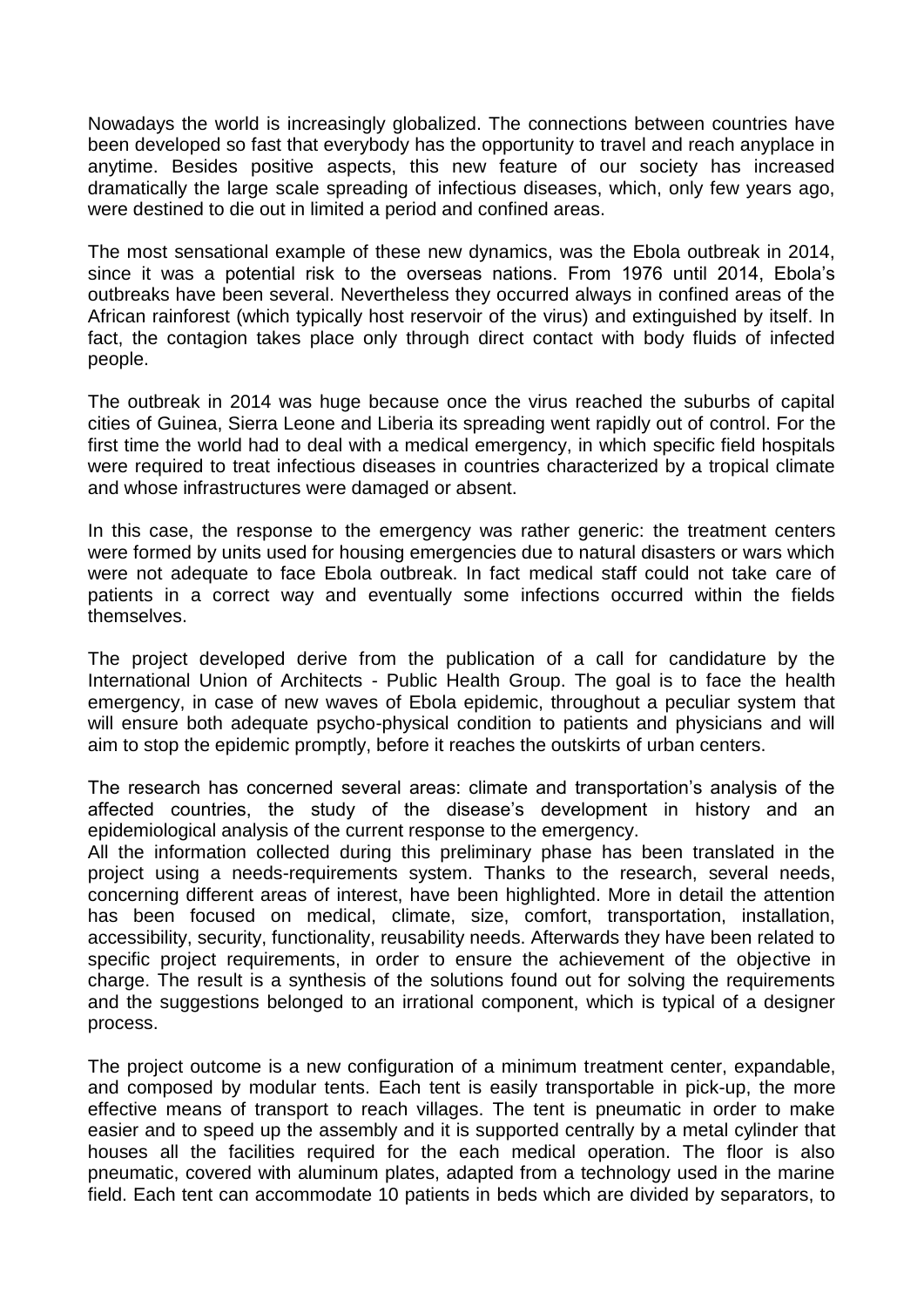prevent infection among patients. The skin of the tent is reflective, to minimize the incoming solar radiation. It also hosts a photovoltaic film to generate part of the energy necessary for the functioning of the field. An extractor allows the exchange of air and ensures not too high temperatures inside the tent.



Image1: Operating principle strategy of the treatment center minimum configuration.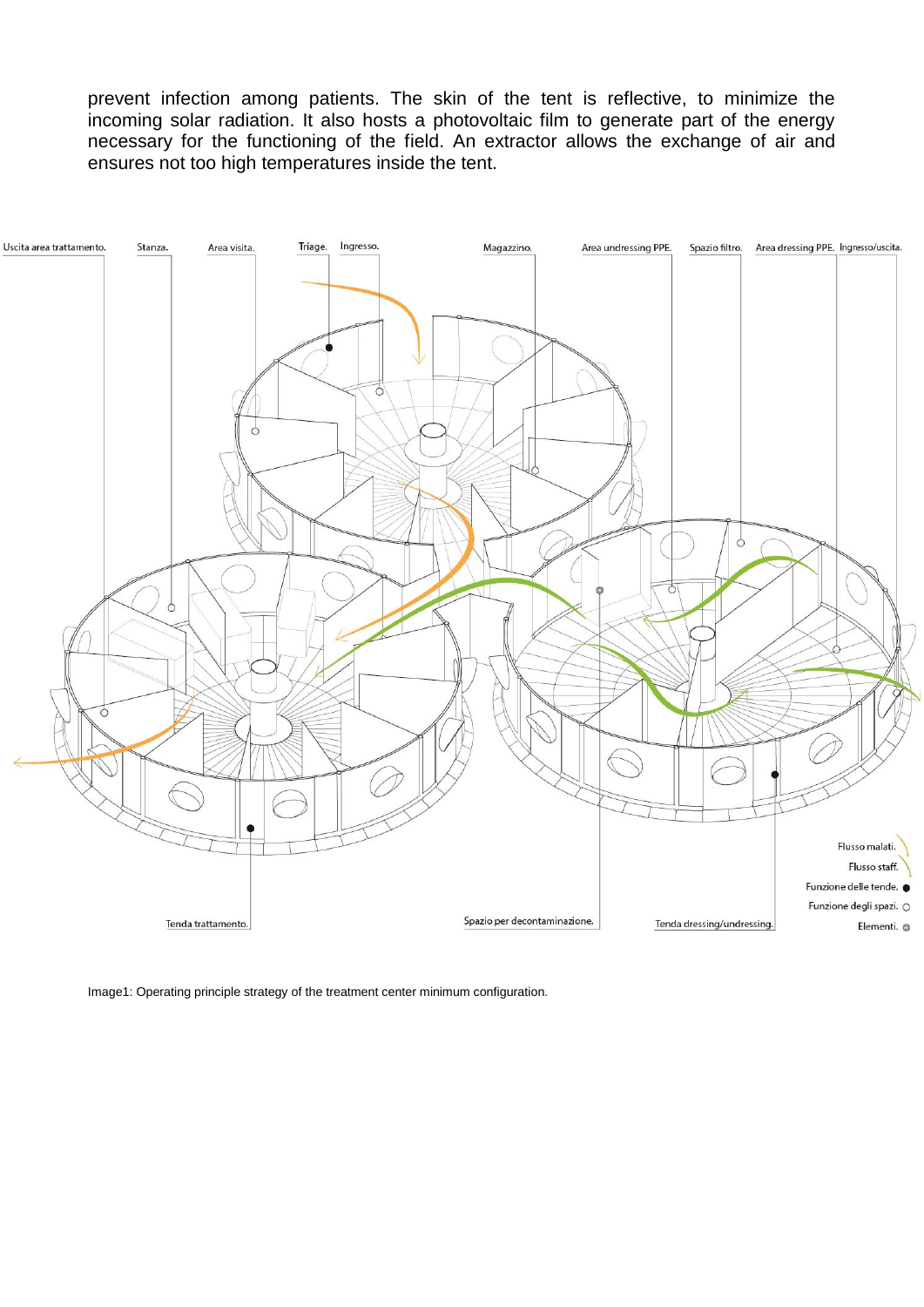

Image 2: Temperature controlling strategy of a unit-tent.